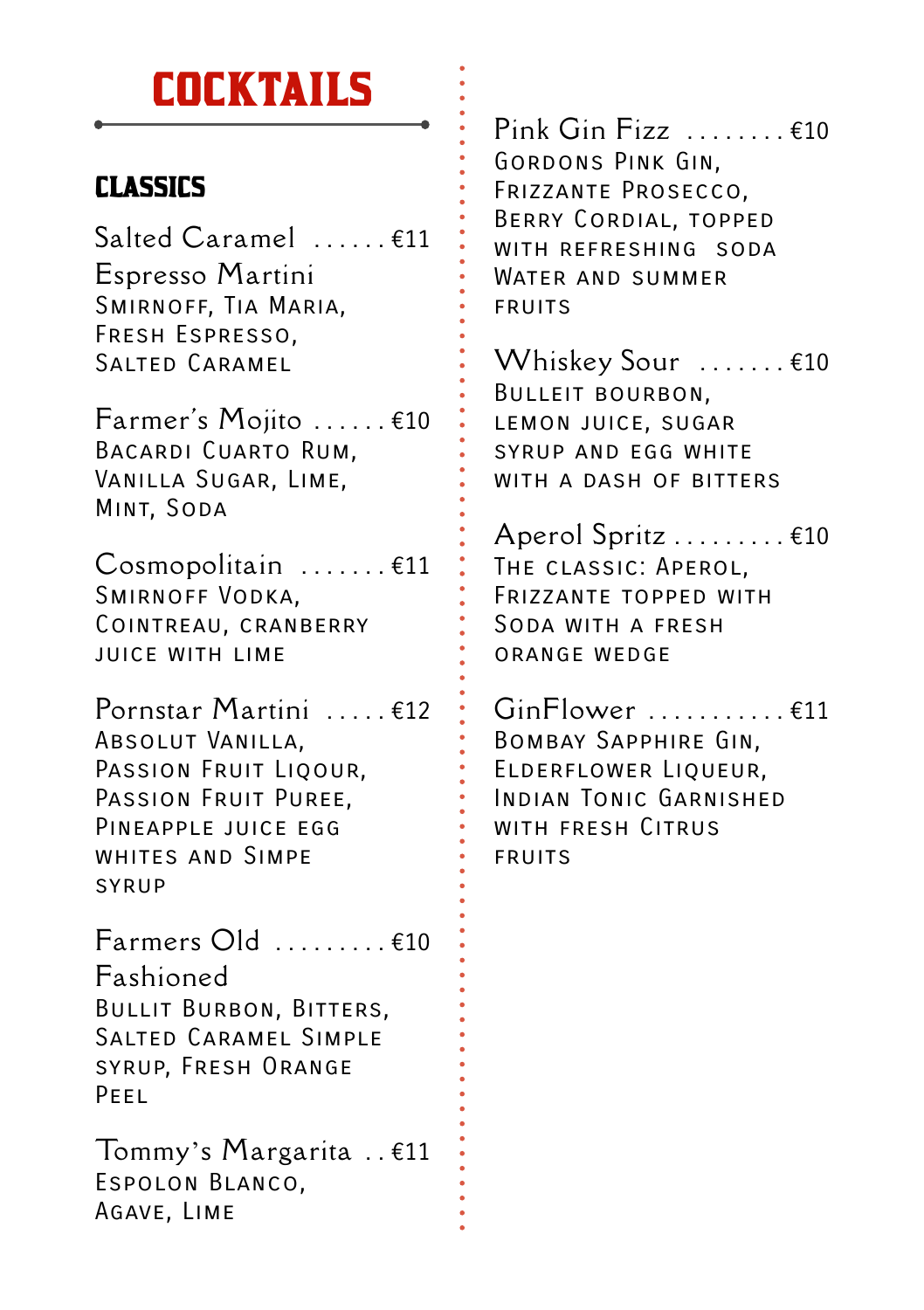# **DRAUGHT**

| Guinness  €5.30                    |
|------------------------------------|
| Heineken €5.60                     |
| Heineken N/A  €5.40                |
| Coors Light  €5.60                 |
| $Carlsberg$ $£5.70$                |
| Hop House 13  €5.90                |
| Smithwicks  €5.20                  |
| Rockshore Lager  €5.60<br>& Light  |
| Birra Moretti  €6.30               |
| Tuborg  €4                         |
| Farmer Browns  €5.20<br>Red Ale    |
| Farmer Browns  €5.60<br>Larger     |
| Farmer Browns  €6.20<br><b>IPA</b> |

 $\bullet$ 

### **CIDER**

| Bulmers €5.80                                                                                             |
|-----------------------------------------------------------------------------------------------------------|
| Orchard Thieves  €6                                                                                       |
| Rockshore Cider  €6                                                                                       |
| Kopparberg $\epsilon$ 6.70<br>STRAWBERRY AND LIME<br>MIXED BERRY MANGO<br>RASBERRY<br>• 500 <sub>ML</sub> |
| $\mathsf{H}$ ollows & $\;\;\ldots\ldots\ldots\;\mathsf{E}$ 7.5<br>Fentimans<br>GINGER BEER (500ML)        |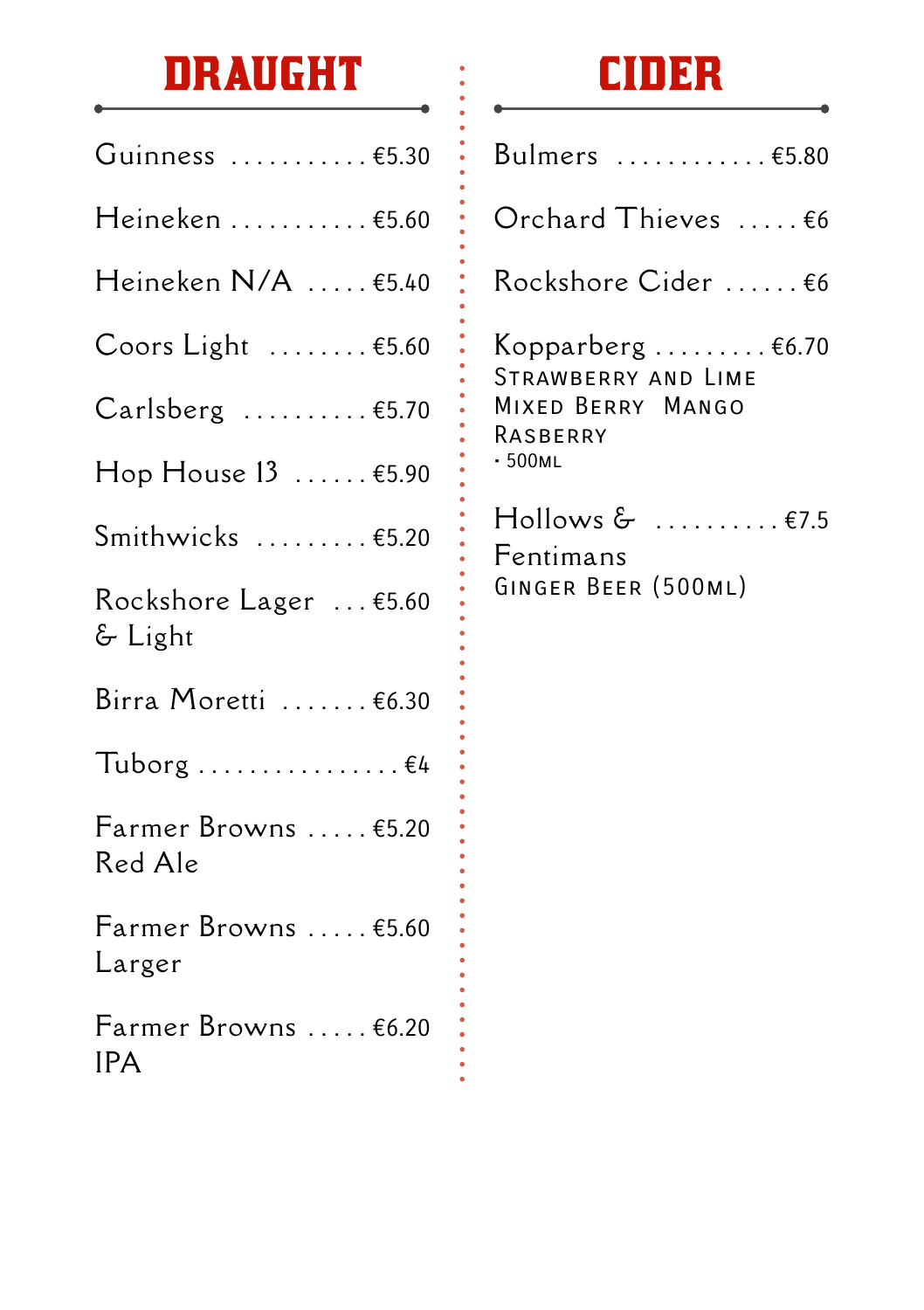#### **WHITE WINE**

Sol Del Oro - . . . . . . . . 7/26 Sauvignon Blanc - Chile Notes of orange & **GRAPFFRIIT** 

Jamet - Chardonnay 7/26 - France Scent of honey, melon & peach

Flavorini - Pinot . . . . . 7/26 Grigio - Italy Crisp and refreshing

Emperor Point, . . . . 7.90/30 Sauv Blanc Marlborough, New Zealand

Boal De Arosa, . . . . 8.50/34 Albarino Spain

Ballan Larquette - . . . 7/28 Dry Rose - Bordeaux, France

Frizzante . . . . . . . . . . . . 8/28 Italian Sparkling wine

### **RED WINE**

Sol del Oro - . . . . . . . . . 7/26 Cabernet Sauvignon, Spain

Jamet - Merlot - . . . . . . 7/26 France

D'Abruzzo - . . . . . . . 6.50/25 Montepulciano ITAIY

Rioja Santiago . . . . . . . 8/32 Crianza – Rioja – Spain Warm vanilla & juicy red berry flavours

Butchers Block - . . . . . 8/32 Malbec Mendoza, Argentina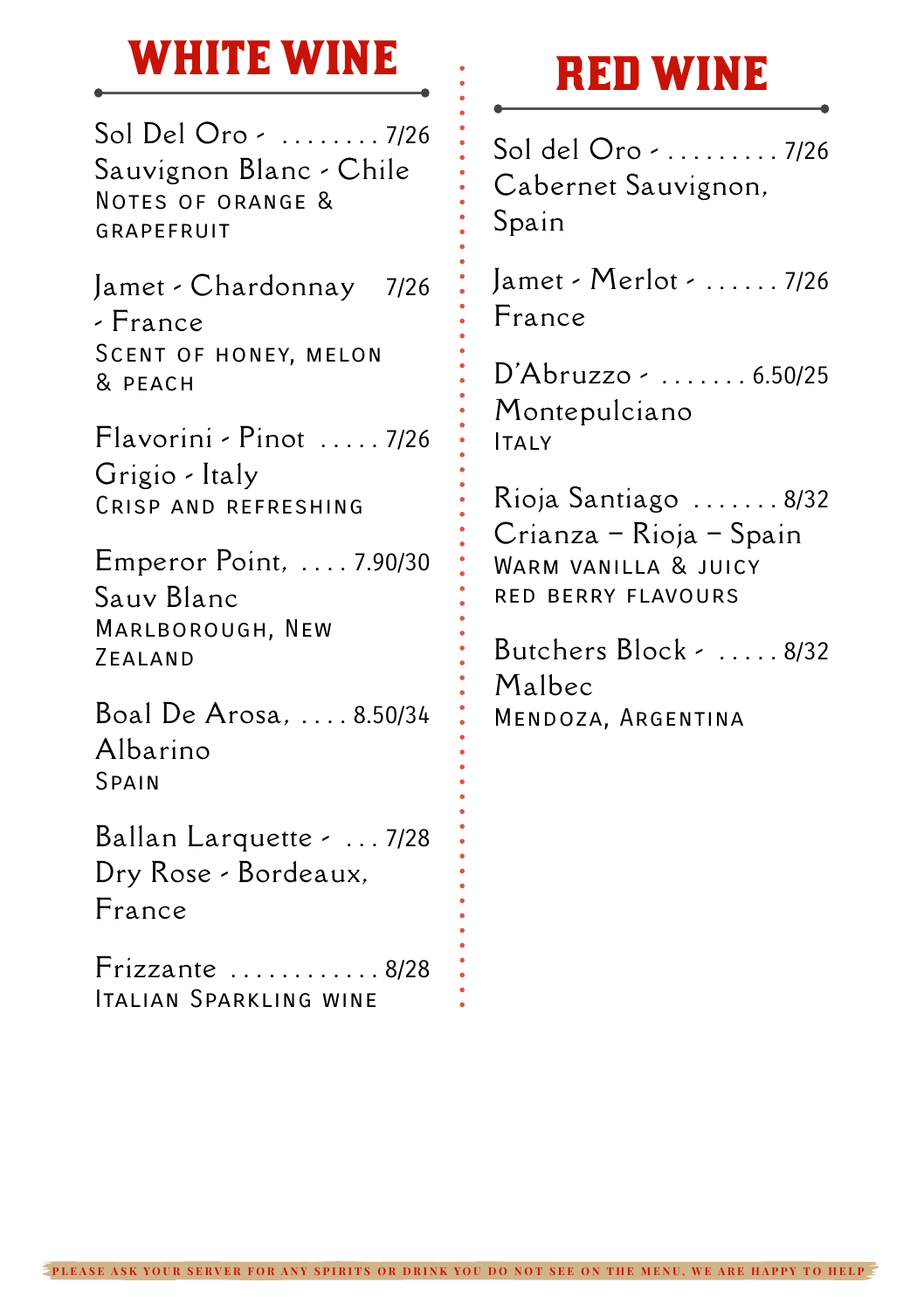## **GIN**

| Seedlip Non $\dots\dots$ $\epsilon$ 5.20<br>Alcoholic |
|-------------------------------------------------------|
| Gordons  €5.80                                        |
| Gordons Pink  €6                                      |
| Tanqueray $\ldots \ldots \ldots \in 6$                |
| Bombay Sapphire  €6.30                                |
| Dingle $6.50$                                         |
| Mor Gin  €6.80                                        |
| $Concullin$ $E7$                                      |
| Tangeuray Sevilla  €7                                 |
| Hendrick's  €7                                        |
| Gunpowder  €7                                         |
| Brockmans  €8                                         |



## **VODKA**

| Smirnoff €5.80                            |  |
|-------------------------------------------|--|
| Grey Goose $\dots\dots\dots\in\mathbf{8}$ |  |
| Dingle $\dots \dots \dots \dots \in 5.90$ |  |
| Ketel One €7                              |  |

# **WHISKEY**

| Jameson  €5.60                     |
|------------------------------------|
| Jameson Caskmates  €6<br>Stout     |
| Southern Comfort €5.70             |
| Bulleit  €5.80                     |
| Bushmills  €5.70                   |
| Jack Daniels  €5.80                |
| Black Bush  €5.70                  |
| $\lim$ Beam $66$                   |
| Writers Tears  €6                  |
| Red Breast 12  €6.50               |
| Redbreast $15$ $£13$               |
| Green Spot $\dots\dots\dots$ £8.50 |
| Yellow Spot  €12                   |